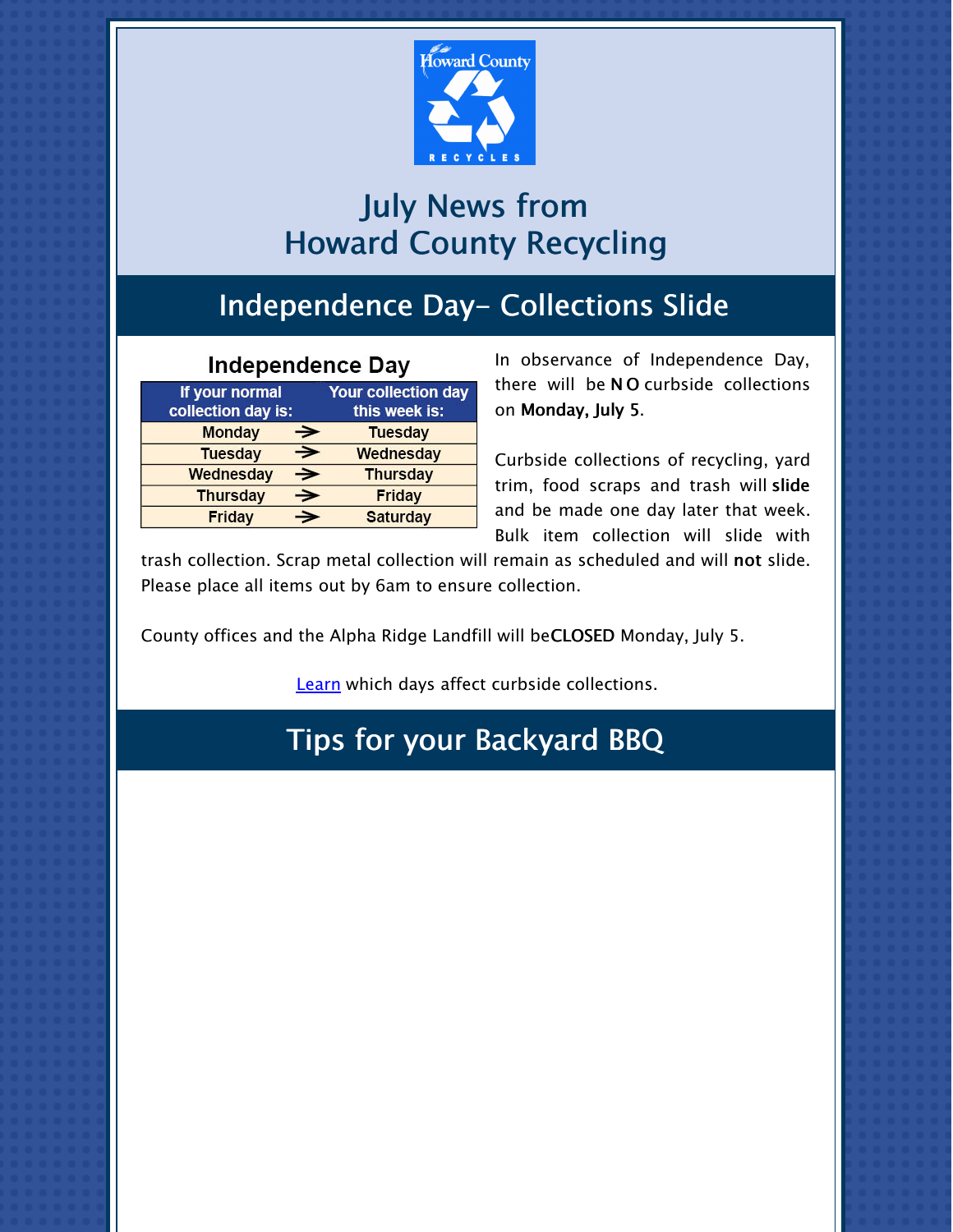# **Tips for Backyard BBQs**



Reusable dishes and silverware are best, or consider compostable for easier clean-up.

Minimize your trash by separating food scraps for compost.



Choose recyclable. Keep a blue bin out for empty bottles & cans. Consider adding signs to help your guests!



Plan ahead for your next backyard BBQ! Consider setting up trash, recycling & compost stations with proper signage (see below).

If you don't receive food scrap collection through our **Feed The [Green](https://www.howardcountymd.gov/public-works/feed-green-bin) Bin** program, take your collected food scraps to the Residents' [Convenience](https://www.howardcountymd.gov/public-works/residents-convenience-center) Center at Alpha Ridge Landfill.







#### **[Trash](https://files.constantcontact.com/b4e85a16401/850ea6dd-bd65-4613-9003-18af49acc9fc.pdf) Sign Compost Sign [Recycle](https://files.constantcontact.com/b4e85a16401/4147c9fe-1444-42f6-81a2-1de174c3c251.pdf) Sign [Compost](https://files.constantcontact.com/b4e85a16401/562ef134-b482-4ed1-aad6-47c20cbcf57c.pdf) Sign**

# Recycle your 5s

New! We are now able to acceptall #5 plastics (including clamshells). If it has a #5, put it in the blue bin! Like all recyclables, material should be clean, dry and empty before being set out for collection.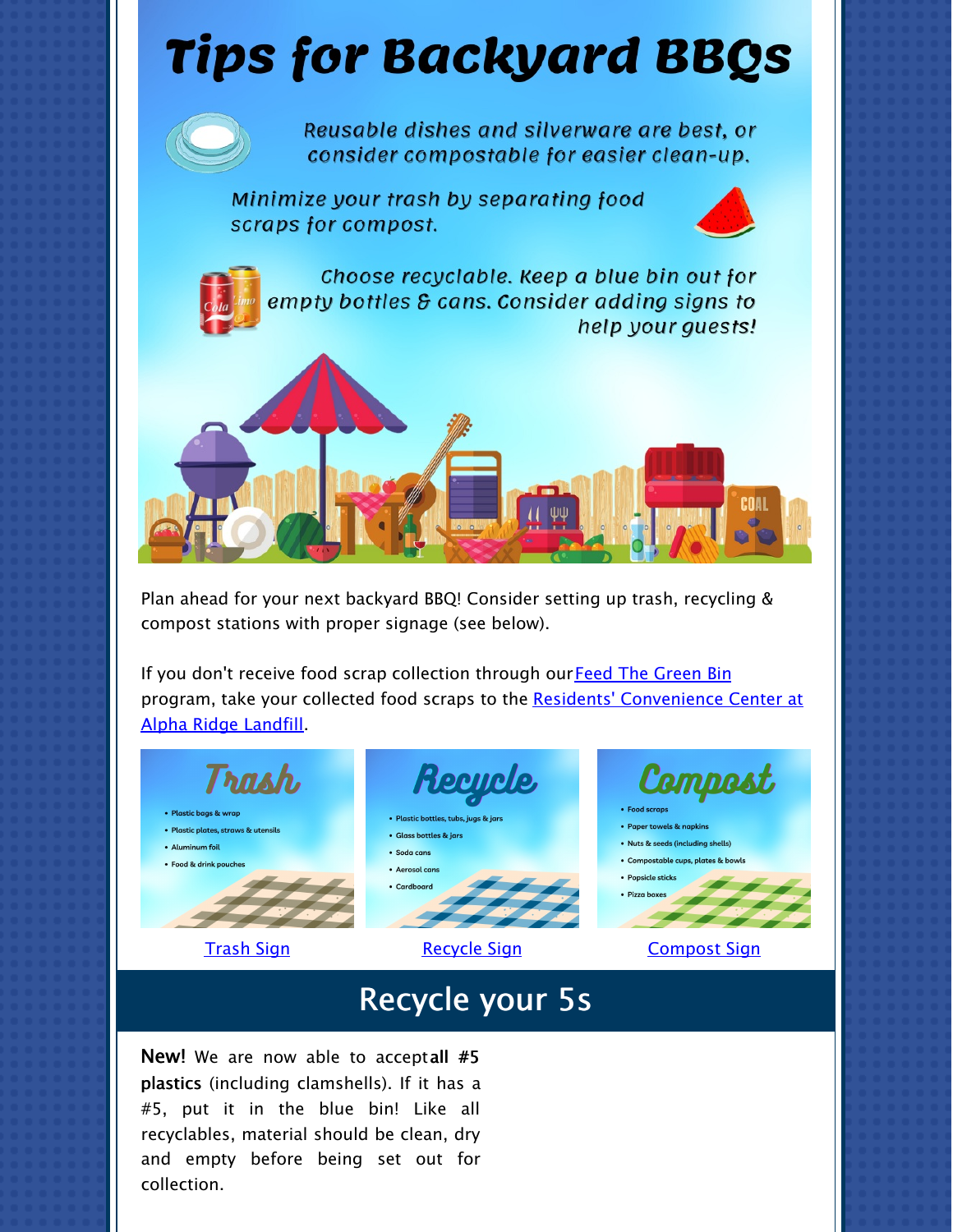Many #5 plastics are used in restaurant and food service establishments. Check out our poster below to determine how to recycle (or compost) different types of carry-out containers.



[Download](https://files.constantcontact.com/b4e85a16401/dbedb150-992d-450b-aaed-939a6146d51f.pdf) our poster

### Know Before You Throw - Cooking Oil

#### Protect your pipes and the planet!

Have you dropped off used cooking oil to the Residents' [Convenience](https://www.howardcountymd.gov/public-works/residents-convenience-center) Center?

If so, you're helping create a renewable biodiesel fuel! Used cooking oil is collected by Atlantic Biofuels in Baltimore where it is filtered and processed into biodiesel fuel, a cleaner alternative to petroleum diesel. Additionally, by recycling your cooking oil, you're helping divert it from water and sewer [systems.](https://www.howardcountymd.gov/public-works/pretreatment-program) Fats, oils and grease (FOG) should never be poured down the drain as they can cause major clogs and plumbing issues.



#### What do we accept?

We accept any type of liquid vegetable oil (peanut, corn, canola, olive, etc.). Vegetable oil mixed with a small amount of animal fats can be recycled, but please be sure oil is free of all other fluids (water, petroleum products, soaps, etc.). In 2020 we recycled over 27,000 gallons of oil!

### Questions? Comments?



Getting your questions answered just got easier!

Need to exchange <sup>a</sup> cracked cart? Don't see an item on our**Know [Before](https://www.howardcountymd.gov/knowbeforeyouthrow) You Throw** page? Have <sup>a</sup> suggestion for our website?